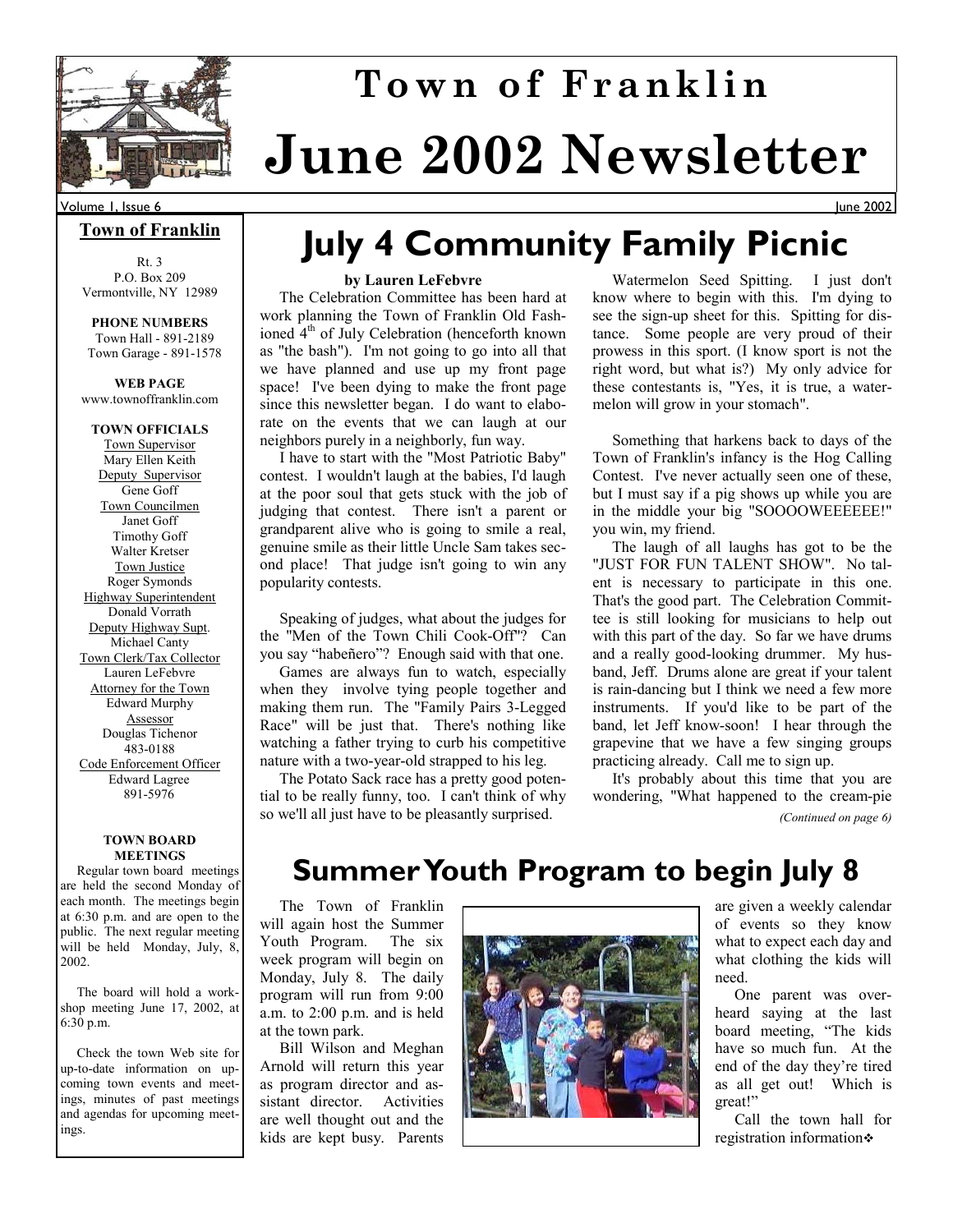# **COMMUNITY GROUPS INTRODUCE TOWN TUESDAYS**

 Come one and all the Town of Franklin Town Tuesdays, which are scheduled to begin in June. What is a Town Tuesday? Town Supervisor Mary Ellen Keith has organized the various committees groups and organizations to set aside the third Tuesday of every month hold fund-raising events at the Franklin Town Hall in Vermontville.

 The first Town Tuesday will be Strawberry Tuesday on June 18 from 2:00 p.m. to 7:00 p.m., and will feature every kind strawberry desserts and Michigan hot dogs.

 Stop on your way home from work, or on your way to the ball game with the kids. With your donation, get a quick snack and be on your way.

 Or stay awhile and visit neighbors and friends. Give the town supervisor your two cents. Let us hear your take on how you think the highway department is doing. Compare notes on how all the rain is drowning your garden. Relax.

How easy and pleasant can it get to support those who put in so much for your behalf?

 Future Town Tuesdays? Come in next month and see. Rumors of a future Homemade Pizza Tuesday are floating around. Who knows what else may evolve?

Come on! Consider this your personal invitation!

### **Roadside Clean Up Workers Did a Great Job!**

 Thanks! to all of the volunteers who helped with the town's Roadside Clean Up Day on Saturday, May 18. The cold, wet weather wasn't pleasant and the water made the litter heavier.

 Middle schoolers Karyssa Tuthill, Brittany Yando, and Autumn Martin headed up Cold Brook Road filling their bags until they ran into Bruce Young who was coming with bags of trash from the other direction. The girls then headed out for Fletcher Farm Road.

 The Robert, Karrie, and Tyler Peck braved the Muzzy Road and probably set the record for the amount of bags they filled. Board members Janet Goff headed out with Ed Murphy and Walt Kretzer to the Oregon Plains Road. A couple from Onchiota came for their bags and then headed out. Other workers came and went with bags they filled near their homes. Frank Karl was one of the drivers who went up and down the roads collecting filled bags to bring back to the town truck parked at the back of the town hall.

 Most of the volunteers finished up by noon and then met at the town hall where Gene Goff and Mary Ellen Keith provided a hot lunch of stew and hot dogs, soda and hot chocolate, and dessert.

 When all was said and done the town highway department delivered the whole mess to the County of Franklin Solid Waste Management Authority site in Lake Clear. The CFSWMA allowed a discount to the town for the clean up.

## **Board Workshop Meeting Monday, June 17**

 The Town Board is planning a workshop meeting for Monday, June 17, 2002, in order to visit the physical facilities throughout the town.

 Roger Symonds, who is the head of the Saranac Lake Central School District's buildings and grounds, will join the board. He will use his expertise in pointing out to the board his recommendations on areas that may need attention.

 The tour is the board's first step in putting together a long-term capital improvement plan. They also will be gathering information on need that may have to be addressed in next year's budget planning this fall.

 The meeting will start at the town hall at 6:30 p.m. Workshop meetings are open to the public.  $\diamond$ 

### **ATV CLUB ORGANIZATIONAL MEETING PLANNED**

 A meeting is scheduled for all-terrain vehicle users at the Franklin County Court House on June 26, 2002, at 7:00 p.m.

 The ATV users hope to set up a club similar to the Tri-Lakes Snowmobilers. Anyone interested is welcome to attend.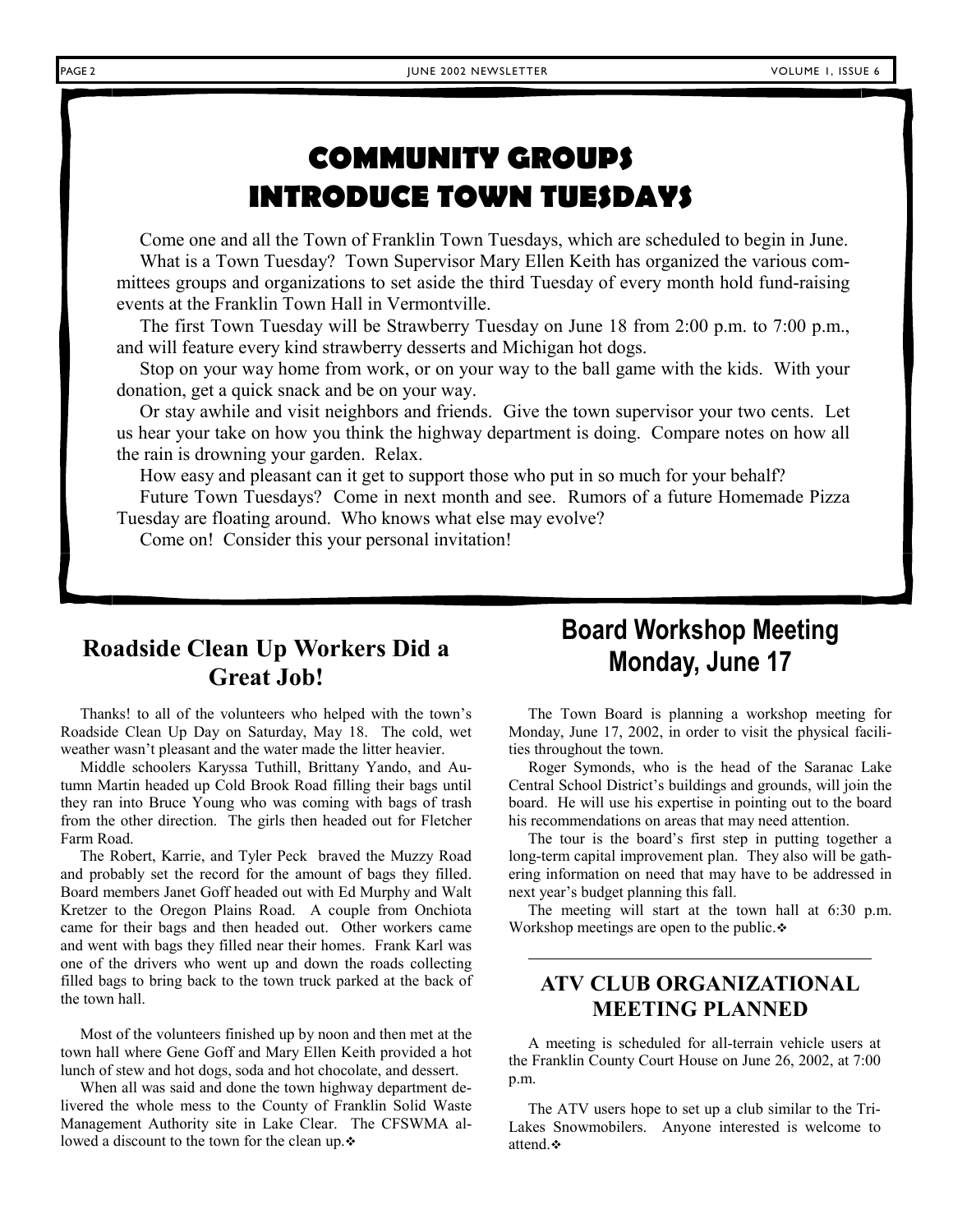# **Highway Superintendent's Report**

#### **by Donald Vorrath**

 Prep work continues on the Plank Road for paving. The reconstruction involves removing and replacing of existing culverts, removal of rocks (boulders), and the shimming of existing roadway to be level for the actual two inches of new asphalt. Crusher run has been hauled and tamped where the rocks were removed and culverts replaced. The Plank Road work is part of, but not exclusive to, the CHIPS program.

 Rainy days are spent at the garage. Repair work on the sander is 90% complete. Work includes replacement of the main support I-beam, cross supports, and

### **Landfill Report**

#### **by Frank Karl**

 This is the time of year when the County of Franklin Solid Waste Management Authority (CFSWMA) works out its budget for the coming year. Our fiscal year is from July 1 until June 30. The preliminary budget for 2002-03 is projected to be just under \$4 million. How is the revenue to meet these expenses achieved?

 The New York State legislation that created the Solid Waste Authority and thus the landfill, provided that the tipping fees, whether they be from individuals, organizations such as schools or jails, haulers, other counties, and other outside county waste, be such that they cover the operating costs, debt services, capital, and other expenses necessary to operate, maintain, and improve the solid waste operation which includes the landfill and three transfer stations at Malone, Tupper Lake, and Lake Clear.

 Other than continuing to meet its financial obligations and ensuring that revenues continue to meet expenses, possibly the most important decision facing the CFSWMA and the county legislature is, "What do we want the future of the landfill to be?" Some options:

 • Continue the operation pretty much the way it is today, gradually expanding to met current county needs and additional revenues (outside the county) to refurbished grates. The power steering pump on the tractor (for mowing) will need to be either replaced or repaired.

 All highway brooming is complete, except where re-brooming is needed to clear material washed on roads during recent heavy rains. Sand removal at three town intersections is completed (Swinyer Road and Oregon Plains Road, Old Route 3 and Route 3, and Norman Ridge and Fletcher Farm Road.)

 Downed trees have been cut and, in most cases, chipped. The windstorms put a crimp into scheduled plans.

 Along with Deputy Highway Superintendent Mike Canty, I attended the  $57<sup>th</sup>$  Annual Highway School at Ithaca College, sponsored by the Cornell Local Roads Program and the Association of Towns and Villages. Over 400 highway personnel and town officials attended.

 Cornell shared their research on the future of highways. Over the past 20 years, nation wide, road usage is up 1.7 times; truck usage is up 2.5 times. Highway superintendents were told that today's road construction methods will soon be substandard. In the future, the quality of highway construction will need to be brought up to meet the needs of greater usage and bigger, heavier trucks. As they put it, "We need to build the roads to hold the loads."❖

meet expenses, understanding that when the bonds are paid off (in approximately ten years) our expenses decrease appreciably and future revenue needs and tipping fees should reflect that; or

 • Look towards expanding the operation to provide a possible market for outside county waste as a source of additional revenues in the future. This would necessitate considerable advance planning and investigation as to the expansion of existing facilities, necessary permits, costs, impact on communities, etc.

 • Variations of both of these options are also a consideration. Of paramount consideration has to be the residents of Franklin County and what they envision our future needs to be, including those in proximity of our facilities and the impact on them.

 The only simple answer on which I feel all (or at least most) parties would agree to is that we should continue to op-

erate the authority in the black (making a profit) and as economically as possible in consideration of the fees that our taxpayers pay to use these facilities. I do believe it should be "user fee" supported and not some form of curbside pick-up fee added to our taxes. First of all, I don't know of a single curb in the Town of Franklin, and secondly, many of our residents don't generate enough garbage to use our facilities on a regular basis. If they would afford to, they would probably buy more or better food instead.

 The authority is continuing to work on an acceptable Comprehensive Recycling Plan with the Department of Environmental Conservation and hopes to have it completed in the near future. Meanwhile, I'm sure those who use the transfer station at Lake Clear have noticed how it has improved. Continue to recycle, and be sure that you and/or your haulers use the Franklin County facilities.

*The following letter was received at the Town Hall recently:* 

Board Members and Highway Department Workers,

 I want to express my thanks for the work performed around Old Rt. 3 and Rt. 3 adjacent to my home. The removal of the accumulated winter sand has improved the area's appearance and drainage. The highway crew workers visited my home, inquired about our concerns, and shortly thereafter commenced the work.

 Enclosed is a check for the Town Recreation Committee as a token of our appreciation.

> Sincerely, George Campion June 5, 2002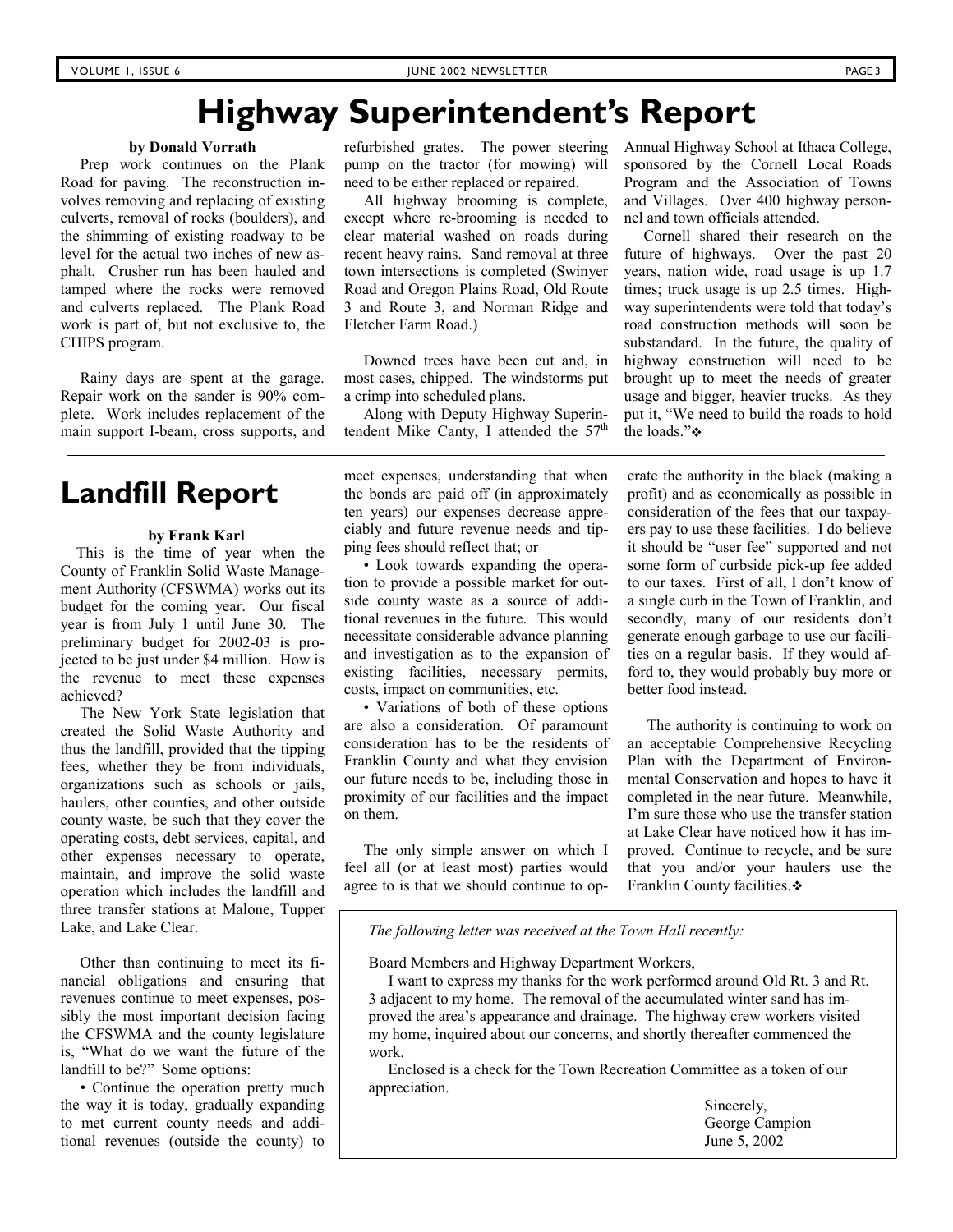### **Board chooses to take time to study PWC controversy**

 At the May 2002 regular meeting of the Franklin Town Board, the Loon Lake Homeowner's Association (LLHA) asked the board to consider passing a law to prohibit the use of personal watercraft (PWCs) on Loon Lake. Although the LLHA urged to town to act quickly, the board decided that they will need to address several issues before action is taken.

 Town councilman Walter Kretzer will lead the board in researching the debate.

One of the board's concerns is the

### **HUD applicants notified of approval**

 Seventeen homeowners have been notified by the Friends of the North Country that they are eligible for HUD grants for housing rehabilitation and replacement. These homeowners had applied to Friends this spring. Housing rehabilitation specialists from Friends will be meeting with these homeowners to begin the planning paperwork.

equipment itself. While noise and safety are two factors against the use PWCs, makers of PWCs claim that new equipment is designed to be quieter and safer.

 Kretzer will also look into whether or not the New York State Department of Environmental Conservation has any rules that involve PWCs.

 There also needs to be clarification of how the ban would be implemented. Recognizing that the land surrounding Loon Lake is all privately owned, the board questions whether or not the lake

Friends will solicit bids from their list of pre-approved contractors, and work will begin this summer.

 Friends of the North Country, in Keeseville, works with the Town of Franklin to distribute the federal HUD money. This is the town's third HUD grant. In past years Friends and the town

is, in fact, a private lake, and how that may affect enforcement.

 While the majority of LLHA members were reported as being in favor of the ban, the board would also like to give the opportunity for PWC users to present their side of the matter.

 The board would like to hear from anyone in the town who would like to weigh in on either side of the issue.

 As yet, they have set no deadline on when they will be ready to vote on the law  $\ddot{\bullet}$ 

worked directly with the federal government. This grant will be administered through New York State's Governor's Office for Small Cities (GOSC).

 The original target of the grant is 17 households. However, any money left over when these projects are completed will allow Friends to reopen their Inquiry List to serve more applicants. $\div$ 

# **Board help sought in getting electricity for Goldsmith**

 According to Roland LaPier, at one time Goldsmith was a thriving community with a post office, a hotel, and . . . electricity. Today, however, the residents on Goldsmith Road have been denied the right to run power lines up the road to their camps and homes.

 LaPier has been told by the Department of Environmental Conservation

### Franklin Falls Cemetery needs work

 Mrs. Helen Arnold attended the June board meeting to report her concerns about the condition of the Franklin Falls cemetery. According to Mrs. Arnold, many of the gravestones are down, the graves are sunken in, and the road is in poor repair. At the time of her report, a tree was down across the top of the road on the hill.

 The Franklin Falls Cemetery actually is split down the middle between the Town of St. Armand and the Town of Franklin. There have been unspoken agreements in the past that each town would contribute to maintaining the that two sections of the road are owned by the State of New York, and it is illegal to run electric lines over state land. The road was initially a lane that ran over private property which over time became used as a roadway.

 Although the road has been widened and maintained by the town over the

property, but that understanding seems to have unraveled over the years. The Town of Franklin has put fill in the road and has been out to the property mowing. The stones on Town of Franklin's side of the cemetery have been repaired.

 The Town of Franklin does not have a map of the graves sites, and Town Supervisor Mary Ellen Keith will look into getting a copy of the document.

 The board agreed with Mrs. Arnold that it is time to communicate with the Town of St. Armand to work out an agreement to properly maintain he cemetery.

years, it isn't clear whether or not the Town of Franklin or Franklin County ever formally took over ownership of the road. LaPier has asked the town's help in researching the history of the road.

 If research shows that the roadway is, in fact, owned by the town or the county, power lines can be run.

### **Moose Trek Through Town**

 Reports have come in to the town hall from the Norman Ridge/Cold Brook Road area that a pair of moose have been traveling through the area. One is a large moose with a rack, and the smaller one may be its mate.

 One Cold Brook Road resident went over the Norman Ridge fields where the moose passed through and reported that it was easy to track where they had been.

 "It looked almost as if a piece of farm equipment had been driven through. They left a wide path of trampled down plants and you could see where their hooves dug into the earth." $\cdot$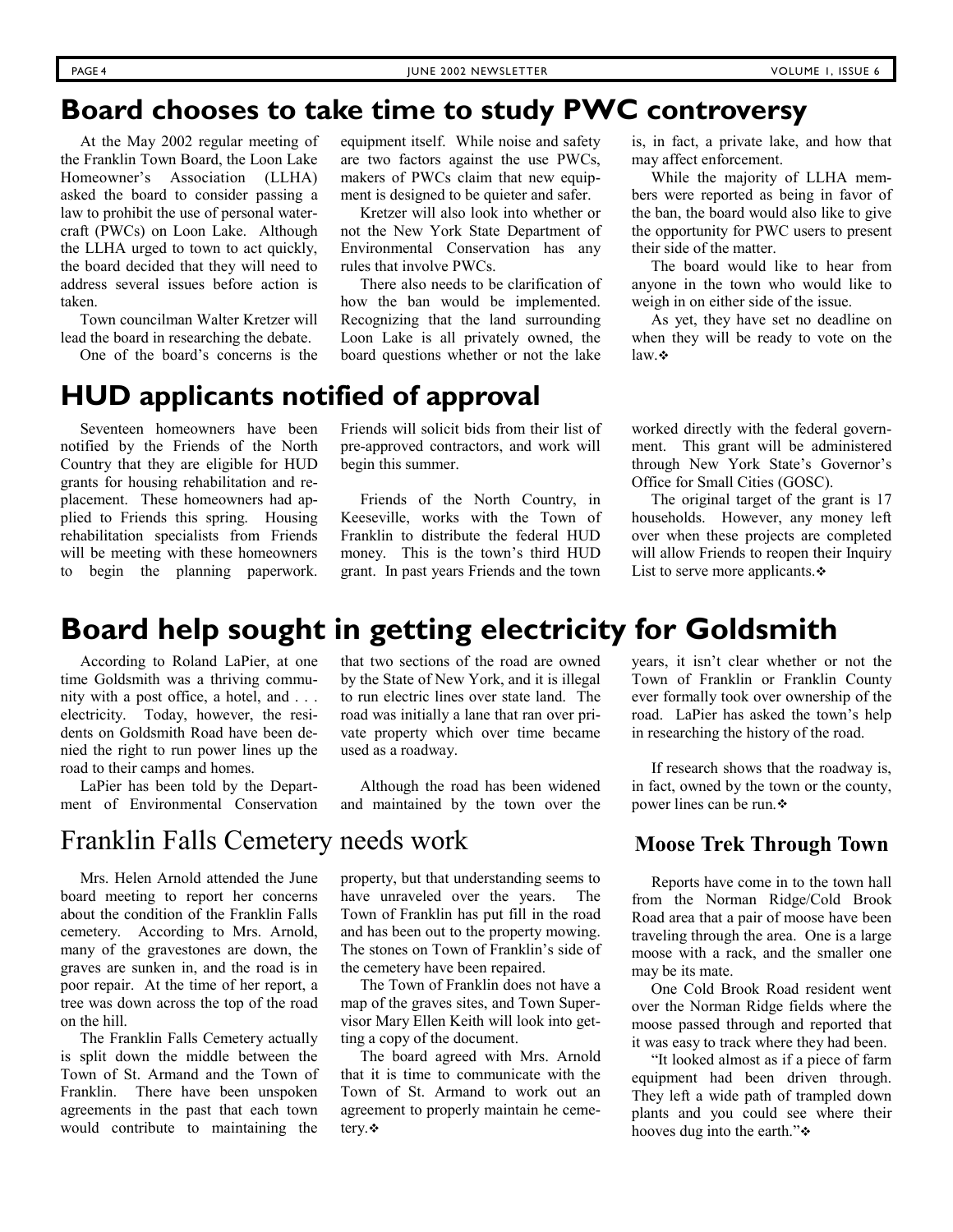# TOWN OF FRANKLIN HIGH SCHOOL 2002 GRADUATES

Joe Amell Danielle Bacque Anna Berg Lee Bramer Nathaniel Buchanan Ashley Buxton Sam Cerminara Dusty Dashnaw Sean Dekkers Jesse Duke Bruce Goff

Dan Hamm Jessica Juckett Evan Kivlen Keith Kogut Julia Lightbody Reese Lippacher Kenneth Martell Chad Nichols Brian Shortell Erin Spencer Alicia Whitson

# **Scholarship Committee Congratulates Graduates**

#### **by Shir Filler**

 The Town of Franklin Scholarship Committee offers our congratulations to all the graduating Saranac Lake High School seniors from the Town of Franklin. You have accomplished a lot, and we hope you will continue to attempt greater and greater goals in your life.

 To help you with that, each year the Scholarship Committee offers scholarships to eligible Town of Franklin students. Although the scholarships are not needs-based, they are not available to students going to school on full scholarships.

The requirements for application are:

- 1) that you (or your parents) live in the town of Franklin;
- 2) that you have completed at least one semester of post-high school education (college or vocational school), and
- 3) that you have achieved at least a "B" average.
- 4)

 The application is simple. The yearly deadline is April 1, but you can apply at any time. Contact Shir Filler at 891- 6755, or e-mail shir@northnet.org. By regular mail the address is HCR 1 Box 18A, Bloomingdale, NY 12913.

 The Town of Franklin Scholarship Fund is administered by a group of town resident volunteers and is funded entirely by voluntary donations from businesses and individuals for the sole purpose of helping local residents pursue postsecondary education in the form of college or vocational school.

 Current members of the Scholarship Committee include Fran Oliver, Lorraine Rumble, Al Berg, Walt Kretser, Reid Fitzsimons and Shir Filler.